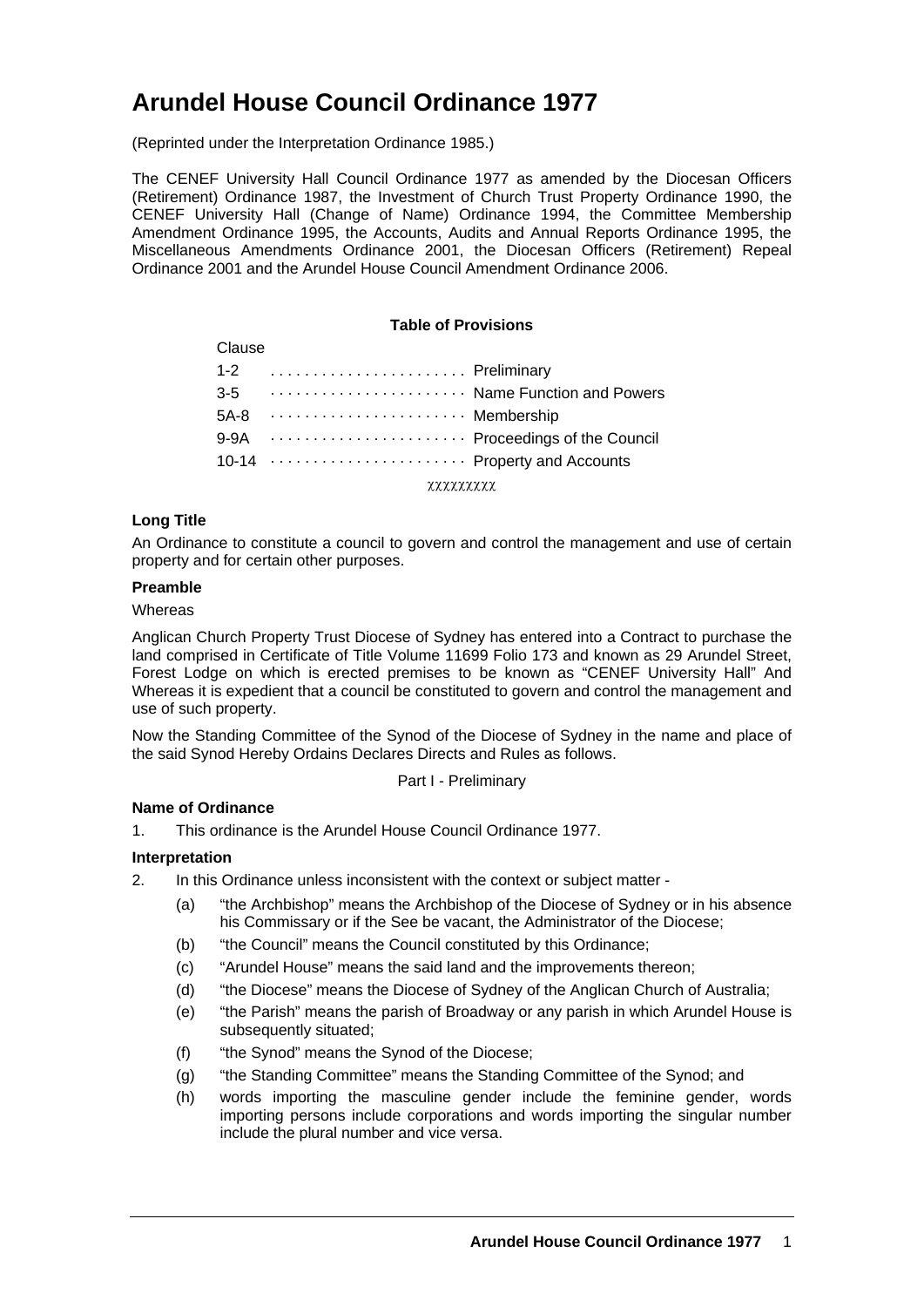## **Name of the Council**

3. The name of the Council shall be "Arundel House Council".

# **Functions of the Council**

- 4. The functions of the Council shall be
	- (a) to govern and control the management and use of the Arundel House; and
	- (b) to establish and provide other residential accommodation for students; and
	- (c) to ensure that, in the Arundel House and in such accommodation, the Scriptures are regularly and faithfully expounded; and
	- (d) to thereby promote the extension of the Kingdom of Christ among students.

# **Powers of the Council**

5. The Council shall have power to perform the functions conferred upon it and, without limiting the generality of the foregoing, shall have power -

- (a) to open and operate on bank accounts and determine the persons by whom cheques and other banking instruments shall be signed or endorsed;
- (b) to raise or borrow money for the purposes of the Council, whether with or without security provided that a resolution of the Council to borrow shall be approved by resolution of the Standing Committee before action is taken upon it; and
- (c) to employ persons and dismiss persons employed by the Council.

Part III - Membership

## **President**

5A. The minister of the Parish is the President of the Council.

## **Membership of the Council**

6. The Council shall consist of 7, 8 or 9 persons elected by the parish council of the Parish.

## **Term of office of members of the Council**

7. (1) At the first meeting of the parish council of the Parish held after each annual vestry meeting of the principal or only church of the Parish, one third of the members of the Council for the time being or, if their number is not a multiple of 3, then the number nearest one third shall retire from office.

 (2) The members of the Council to retire under subclause (1) are those who have held office the longest since last being elected but, in the case of competition, is to be determined by the members concerned. If those members cannot agree, the order of retirement is to be determined by lot.

(3) Retiring members shall be eligible for re-election.

# **Casual Vacancies**

8. A person who is a member of the Council shall cease to be a member of the Council if or when -

- (a) ....
- (b) he resigns by notice given or sent to the Chairman of the Council.
- (c) he becomes an insolvent under administration;
- (d) he is convicted of any criminal act punishable by imprisonment; or
- (e) he is absent from three consecutive ordinary meetings of the Council without leave of absence.

Part IV - Proceedings of the Council

## **Proceedings of the Council**

9. (1) Subject to this Ordinance the members of the Council shall meet at such times and in such places and conduct the business of the Council in such manner as the said members consider appropriate.

(2) Four members of the Council shall form a quorum.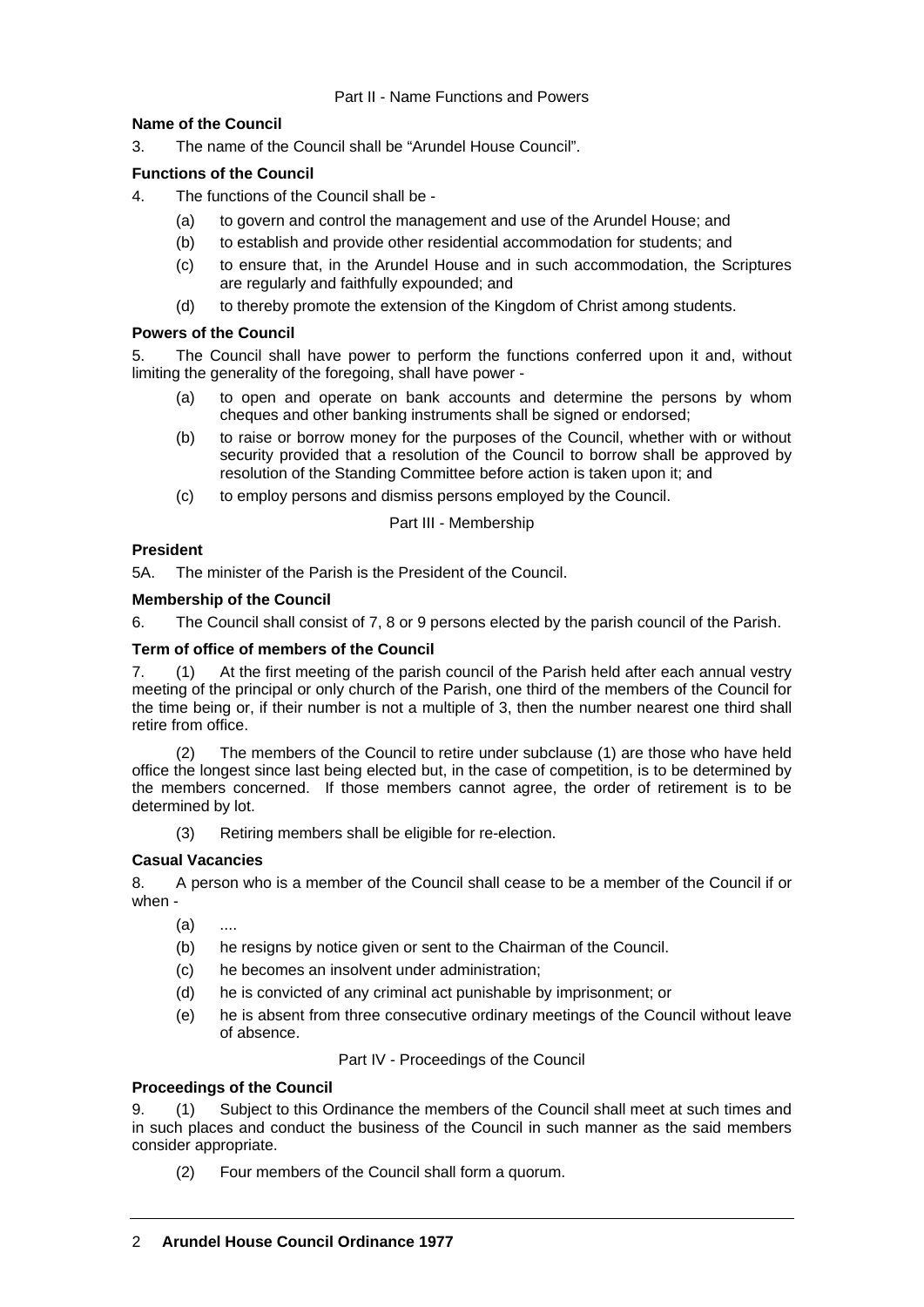(3) A vacancy in the membership of the Council shall not invalidate any act or proceeding of the Council.

(4) The members of the Council may appoint one of their number to act as Chairman of the Council for a particular meeting or meetings or for any period not exceeding twelve months, but only whilst that person is a member of the Council.

(5) The Chairman of a meeting shall have a deliberative but not a casting vote.

#### **Attendance of other persons at meetings of the Council**

9A. (1) The President may attend any meeting of the members of the Council and may –

- (a) put before the members any question or proposal for their consideration; or
- (b) express his views on any question or proposal being considered by the members of the Council.

(2) The Council may invite any person who is not a member of the Council to be present for the whole or part of any meeting of the Council.

#### Part V - Property and Accounts

### **Property**

10. All assets and property, officers and staff managed and controlled engaged or employed by the Council which as at the date upon which this Ordinance receives the assent of the Archbishop is known as "The Council for the Church of England Residential Halls for University Students" shall thereupon be deemed to be managed and controlled engaged or employed by the Council and upon such assent the first mentioned Council shall cease to exist.

#### **Indemnity**

11. Every member of the Council shall be indemnified out of the assets of the Council against all loss or liability properly incurred by him for and on behalf of the Council by reason of being or having been a member of the Council other than that incurred or occasioned by his own wilful act or neglect.

#### **Accounts Ordinance**

12. The Council shall comply with the provisions of the Accounts, Audits and Annual Reports Ordinance 1995 as amended from time to time.

#### **Information to be provided**

13. The Council shall furnish to the Standing Committee and Synod any information as to the affairs of the Council which it may be requested so to do in pursuance of a resolution of Synod or Standing Committee and shall at least once in every year report its proceedings to Standing Committee and Synod.

#### **Investment Powers**

14. All moneys belonging to the Council and available for investment shall be invested in accordance with the Investment of Church Trust Property Ordinance 1990 or any Ordinance amending or taking the place of the same.

## **Table of Amendments**

| Clause 1  | Amended by Ordinances Nos 28, 1994 and 32, 2001.                                                                              |  |
|-----------|-------------------------------------------------------------------------------------------------------------------------------|--|
| Clause 2  | Amended by Ordinance No 28, 1994 and 8, 2006.                                                                                 |  |
| Clause 3  | Amended by Ordinance No 28, 1994.                                                                                             |  |
| Clause 4  | Amended by Ordinance No 28, 1994.                                                                                             |  |
| Clause 5A | Inserted by Ordinance No 8, 2006                                                                                              |  |
| Clause 6  | Amended by Ordinances Nos 28, 1987; 23, 1995; 32, 2001, 59, 2001 and 8,<br>2006. New clause inserted by Ordinance No 8, 2006. |  |
| Clause 7  | New clause inserted by Ordinance No 8, 2006.                                                                                  |  |
| Clause 8  | Amended by Ordinances Nos 28, 1987; 23, 1995, 59, 2001 and 8, 2006.                                                           |  |